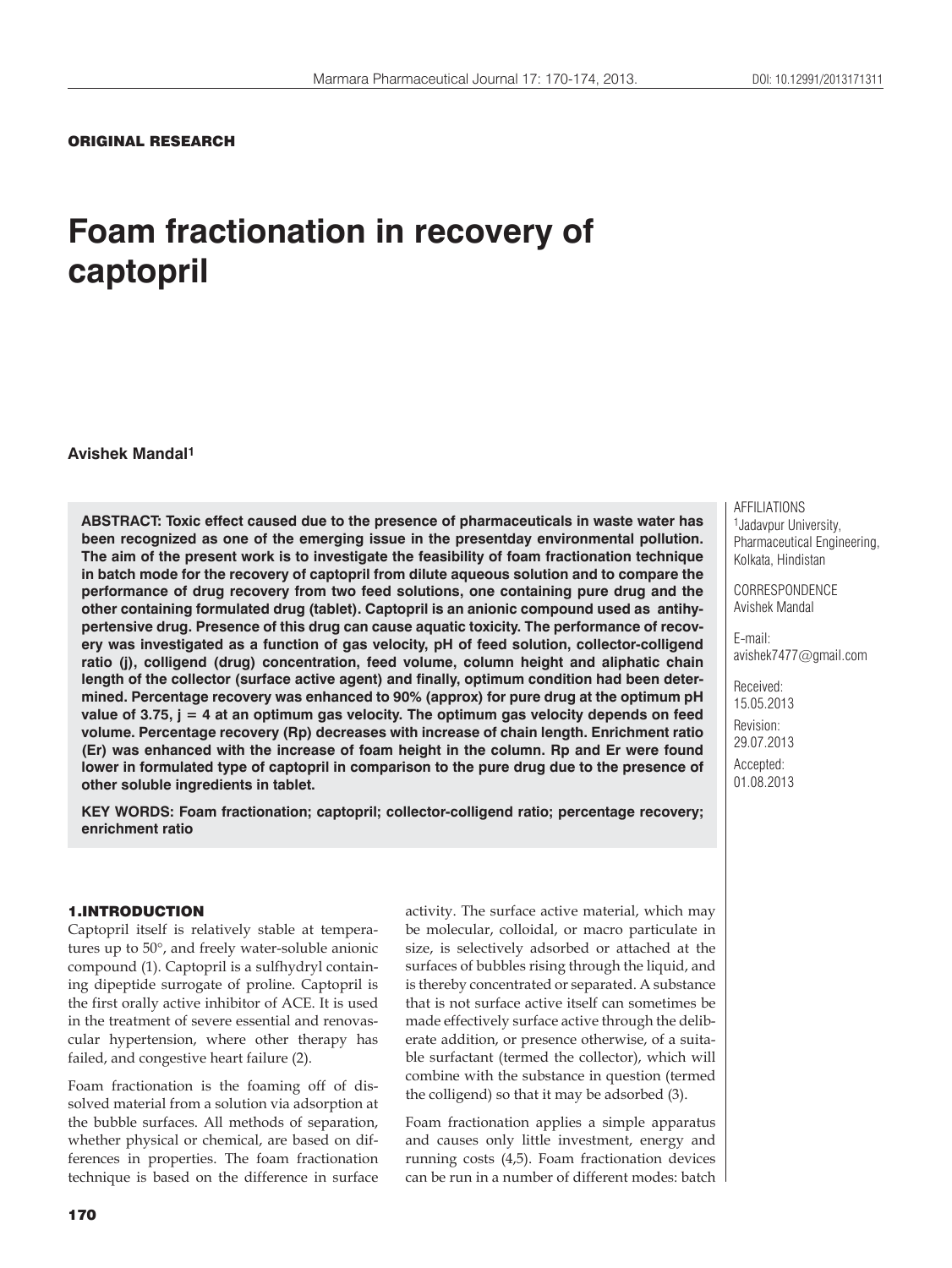or continuous flow, with or without reflux of the collapsed foamate, with or without multiple staging, with feed to a pool at the bottom of the column, or with feed into the rising foam (6). Foam fractionation technique is especially effective for the separation of materials at low concentrations. Practically, foam is nevertheless formed in the micelle region and separations can be successfully carried out; however, better separation would occur below the CMC. Many factors affect the performance and efficiency of a foam separation system, the relative importance of each depending on the specific conditions (7).

The application of foam fractionation to biological materials, such as proteins, enzyme etc., is very much attractive (8-10). Surfactants represent a striking problem in water resources. Foam fractionation enables both defoaming and concentration of surfactants (11). Foam fractionation technique is important for the recovery of penicillin G at low concentration levels from aqueous solutions (12).

The fate of pharmaceuticals in aquatic environment has been recognized as one of the emerging issue in the environmental sciences. Presence of captopril can cause aquatic toxicity (13). In this study, the effects of some of the important parameters in foam fractionation (such as gas velocity, pH of feed solution, collector-colligend ratio, colligend concentration, feed volume, column height and aliphatic chain length of the collector) on the recovery of captopril were determined.

#### 2.MATERIALS AND METHODS

#### *2.1. Materials*

Captopril (gifted by Wockhardt limited, Mumbai) was used throughout this research and Tablet Aceten (25 mg.) was purchased from local medicine shop. tetradecyltrimethylammonium bromide (TTAB) (E. Merck India Limited), and hexadecyltrimethylammonium bromide (CTAB) (Loba Chemie, Bombay) were used as collectors. Other chemicals and reagents used were analytical reagent grade. For all experiments, double-distilled water was used.

#### *2.2. Foam fractionation*

A schematic diagram of the apparatus used for batch process is shown in Figure 1. A foam fractionation apparatus was uniquely designed and set up with glass works from glass blowing and supplements such as a gas cylinder for nitrogen supply and a flowmeter purchased from suppliers.

Glass column with an internal diameter 4.2 cm and length 65 cm was used in this study. The drug solution was contacted with the gas bubble rising from the frit (No. 3) fitted at the bottom of the column. The separation performance is referred to as the enrichment ratio  $(E_r)$  and percentage recovery  $(R_p)$  of captopril; the  $E_r$  is the ratio of drug concentration in foamate versus the drug concentration in the initial feed solution, and  $R_p$  is the percentage of the ratio of amount of drug in foamate and the amount of drug in the initial feed solution. A feed solution of desired concentration was prepared by dissolving pure drug with subsequent addition of required amount of surface-active agent. Formulated drug (tablet) was dissolved in sufficient amount of water in a conical flask and then solubilized the drug by the help of Ultrasonic cleaning bath for 15 minutes, then filter the solution with the help of whatman filter paper & then prepared the feed solution of desired concentration by dissolving surfactant. All the experiments were



FIGURE 1. Schematic diagram of foam fractionation apparatus.

batch type. The feed solution were adjusted to the desired pH by using either by using either 0.1 M NaOH or 0.1 M HCL and then transferred to the column. Nitrogen gas was passed through the bottom of the column via a gas flowmeter and a humidifier. The surfactant form stable foam and drug was adsorbed on the foam-bubble interface. The foam was allowed to overflow the top of the column into a container and collapse into a small volume that is enriched with the drug. The concentration of initial feed solution and the residual solution and foamate (collapsed foam) were determined by the titrimetric assay method. All the experiments were performed in triplicate at room temperature and under atmospheric pressure.

#### *2.3. Analytical methods*

Samples of the initial feed solution, of the foamate, as well as of the residual solution (for controlling purposes) were taken to determine the concentration of the drug. It was measured by the titrimetric assay method using starch solution as indicator (14).

#### 3. CALCULATION

The enrichment ratio  $(E_r)$  and percentage recovery  $(R_n)$  were calculated by the following equations:

Enrichment ratio ( $E_r$ ) = Concentration of drug in the foam ( $C_f$ )/ Concentration of drug in the feed  $(C_i)$ 

#### and

Percentage recovery  $(R_p)$  =(Mass of drug in the foam/ Mass of drug in the feed) x 100

## 4. RESULTS AND DISCUSSION

Since Captopril cannot be enriched in the foam, collectors are needed. Two collectors with different chain length were used:

Figure 2 (Table 1) shows the effect of superficial gas velocity (SGV) on the enrichment ratio  $(E_r)$  and percentage recovery  $(R_p)$  of captopril in pure form aqueous solution with TDT-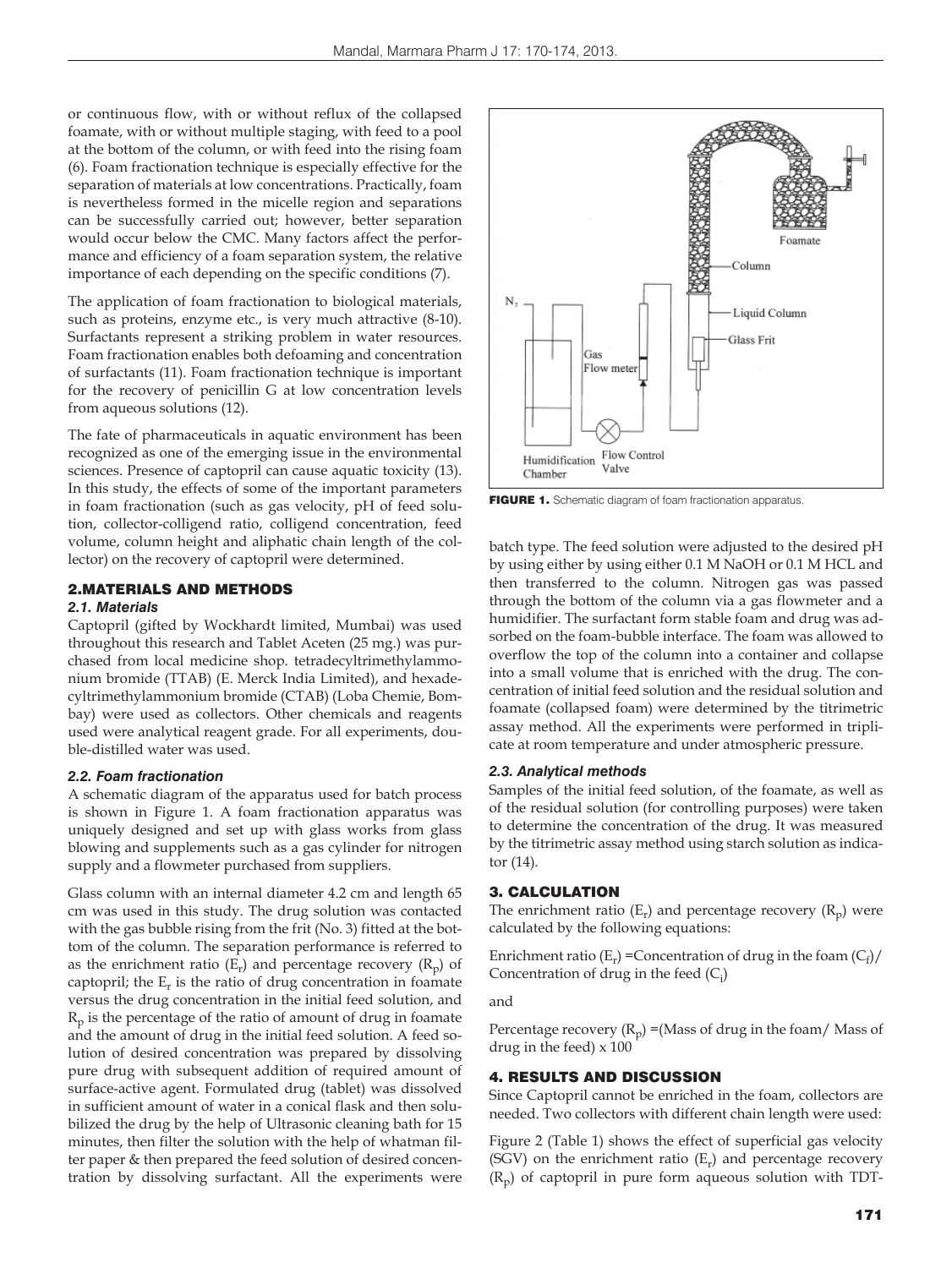

TABLE 1. Effect of superficial gas velocity, pH of feed solution and collector-colligend ratio on the recovery and enrichment of captopril in pure form.

| Concentration of pH of the feed<br>TDTMAB (mM/L) | solution | <b>SGV</b><br>(cm/s) | Percentage<br>recoverya | <b>Enrichment</b><br>ratiob |
|--------------------------------------------------|----------|----------------------|-------------------------|-----------------------------|
| 1                                                | 3.75     | 0.0541               | 70.93                   | 35.4648                     |
| 1.5                                              | 3.75     | 0.0541               | 84.61                   | 42.3048                     |
| $\mathbf{2}$                                     | 1.50     | 0.0541               | 72.10                   | 36.0520                     |
| $\overline{c}$                                   | 2.25     | 0.0541               | 81.81                   | 40.9066                     |
| $\overline{c}$                                   | 3.00     | 0.0541               | 87.35                   | 43.6726                     |
| $\overline{c}$                                   | 3.75     | 0.0541               | 90.21                   | 45.1082                     |
| $\overline{c}$                                   | 3.75     | 0.0661               | 86.97                   | 28.9900                     |
| $\overline{c}$                                   | 3.75     | 0.0781               | 84.06                   | 21.0156                     |
| 2.5                                              | 3.75     | 0.0541               | 91.11                   | 45.5560                     |

**a**After 120 min of operation.

**b**When Ci =0.5 mM/L, feed volume=100 ml, column height=65 cm.

TABLE 2. Effect of colligend concentration on the recovery and enrichment of captopril in pure form.

| $Ci$ (mM) | Percentage recovery <sup>a</sup> | Enrichment ratiob |
|-----------|----------------------------------|-------------------|
| 0.5       | 90.21                            | 45.1082           |
| 0.75      | 82.16                            | 41.0800           |
| 1         | 61.22                            | 30.6112           |
| 1.25      | 58.88                            | 29.4424           |

**a**After 120 min of operation.

**b**When concentration of TDTMAB=2 mM/L, pH of feed solution=3.75,

SGV=0.0541 cm/s, feed volume=100 ml, column height=65 cm.

MAB. The results indicate that the values of enrichment ratio  $(E_r)$  and percentage recovery  $(R_n)$  of captopril in pure form decreased with the increasing of superficial gas velocity (SGV). Enrichment ratio and percentage recovery of captopril in pure form were found higher when superficial gas velocity (SGV) was 0.0541 cm/s in comparison to that of SGV 0.0661, 0.0781 cm/s. Amount of adsorbed material on the surface of the gas bubble depends on residence time of gas bubble in solution which in turn depends on low gas velocity. At SGV = 0.0541 cm/s, 90.21% of captopril in pure form is transferred into the foam with the help of TDTMAB (when Time = 120 mins,  $\varphi$  = 4, pH = 3.75,  $C_i$  = 0.5 mmole / L, Feed volume=100 mL, column height=65 cm).

Figure 3 shows the effect of feed pH on the enrichment ratio  $(E_r)$  and percentage recovery  $(R_p)$  of captopril in pure form





from aqueous solution. Enrichment ratio and percentage recovery of captopril in pure form were found higher when pH of feed was 3.75 in comparison to that of pH 1.5, 2.25 and 3. When pH of the feed solution is too low, the percentage recovery of captopril in pure form is less as because foam is less stable.

The main parameter was the collector-colligend ratio  $(\phi)$ . The collector alone cannot be flotated, but the collector captopril complex can. Figure 4 (Table 1) shows the effect of collector -colligend ratio  $(\varphi)$  on the enrichment ratio  $(E_r)$  and percentage recovery  $(R_p)$  of captopril in pure form from aqueous solution. Percentage recovery of pure captopril was 90.21 with TDTMAB at  $\varphi = 4$ , provided time = 120 mins, SGV = 0.0541 cm/s and pH = 3.75. At  $\varphi$  = 5, percentage recovery of captopril in pure form with TDTMAB was almost similar (91.11%) to the recovery at  $\Phi = 4$ .





Figure 5 (Table 2) shows the effect of colligend concentration on enrichment ratio  $(E_r)$  and percentage recovery  $(R_p)$  of captopril in pure form from aqueous solution at pH = 3.75. The results indicate that the enrichment ratio and percentage recovery of captopril in pure form decreases with the increasing concentration of the colligend.  $E_r$  &  $R_p$  values of captopril in pure form were found higher when colligend concentration was 0.5 mmole/L in comparison to that of 0.75, 1 and 1.25 mmole/L. This foam fractionation method is very much effective at lower concentration of feed.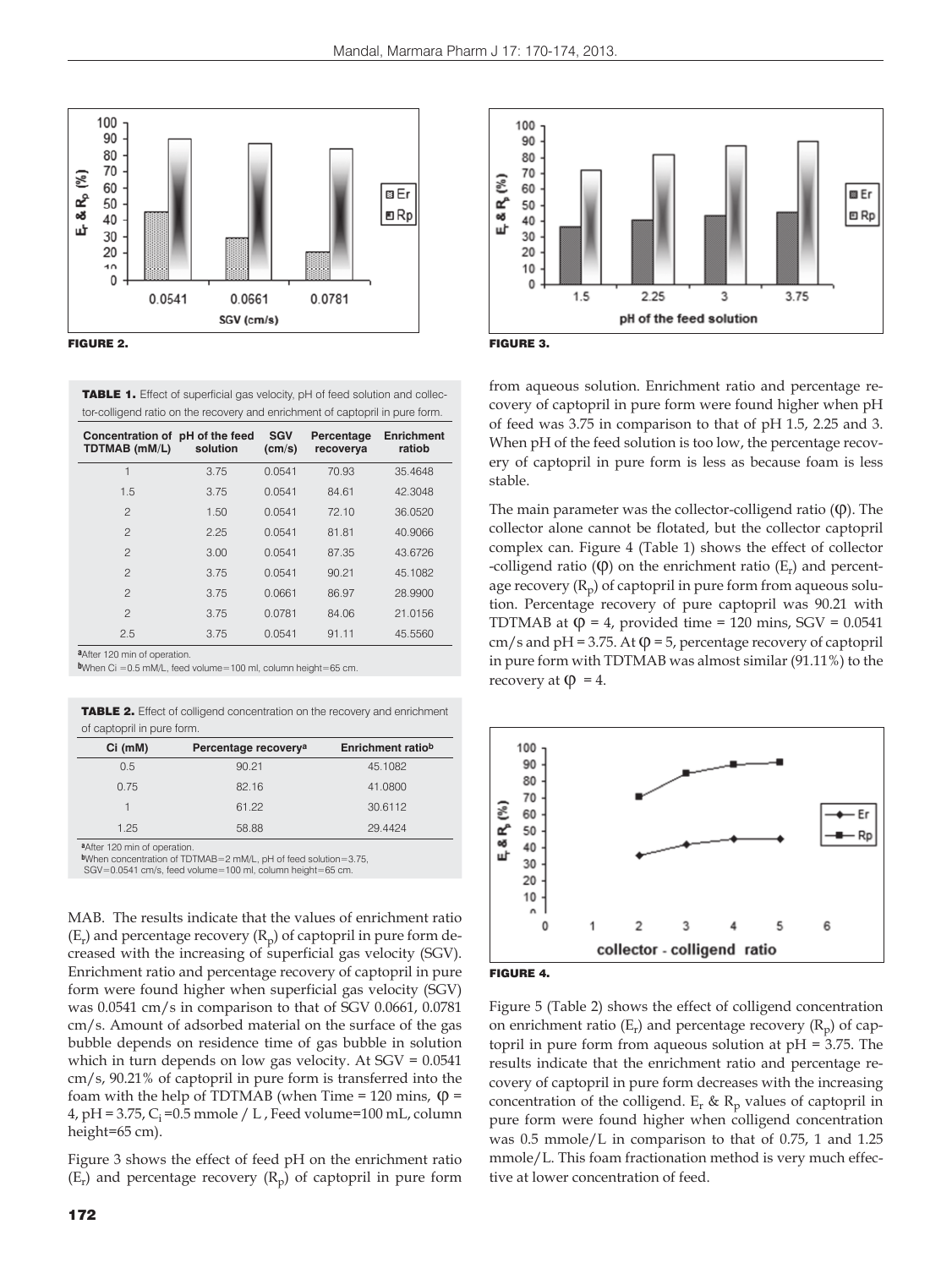



Figure 6 (Table 3) shows the effect of feed volume on the enrichment ratio and percentage recovery of captopril in pure form from aqueous solution with TDTMAB at pH = 3.75. The results indicate that the enrichment ratio and percentage recovery decreases with the increasing feed volume. When feed volume is less, in that case there is a sufficient foam height inside the column, and it provides dry foam, therefore enrichment ratio and the percentage recovery is high.





TABLE 3. Effect of feed volume on the recovery and enrichment of captopril in pure form.

| $111$ put $0$ tottil. |                                  |                   |
|-----------------------|----------------------------------|-------------------|
| Feed volume (ml)      | Percentage recovery <sup>a</sup> | Enrichment ratiob |
| 100                   | 90.21                            | 45.1082           |
| 200                   | 50.93                            | 40.7418           |
| 300                   | 36.01                            | 36.0074           |
| 400                   | 31.23                            | 35.6946           |
| 500                   | 26.76                            | 33,4460           |
|                       |                                  |                   |

**a**After 120 min of operation.

**b**When concentration of TDTMAB=2 mM/L, pH of feed solution=3.75,  $SGV=0.0541$  cm/s,  $Ci = 0.5$  mM/L, column height=65 cm.

As it is shown in Figure 7 (Table 4), the enrichment ratio and percentage recovery of captopril in pure form increases as the column height increases, presumably due to the development of dry foam with the increasing column height.





TABLE 4. Effect of column height on the recovery and enrichment of captopril in pure form.

| Column height (cm) | Percentage recovery <sup>a</sup> | Enrichment ratiob |
|--------------------|----------------------------------|-------------------|
| 20                 | 24.67                            | 12.3383           |
| 35                 | 31.58                            | 15.7880           |
| 50                 | 37.83                            | 18.9148           |
| 65                 | 90.21                            | 45.1082           |

**a**After 120 min of operation.

**b**When concentration of TDTMAB=2 mmole/L, pH of feed solution=3.75,

 $SGV=0.0541$  cm/s,  $Ci=0.5$  mmole/L, feed volume=100 ml, column height=65 cm.

TABLE 5. Effect of aliphatic chain length of the collector on the recovery and enrichment of captopril.

|             | Concentration |                             | Enrichment ratiob         |                             |  |
|-------------|---------------|-----------------------------|---------------------------|-----------------------------|--|
|             | of SAA (mM/L) | Captopril in<br>formulation | Captopril in<br>pure form | Captopril in<br>formulation |  |
| SAA. TDTMAB |               | 81.66                       | 45.1082                   | 40.8312                     |  |
| SAA, HDTMAB |               | 73.9                        | 41.9256                   | 36.9524                     |  |

**a**After 120 min of operation

**b**When, pH of feed solution=3.75, SGV=0.0541 cm/s, Ci= 0.5 mM/L, feed volume=100 ml, column height=65 cm.

The results (Table 5) indicate that the percentage recovery of captopril in formulation was lower as compared to captopril in pure form from aqueous solution at  $\varphi = 4$ . This is probably because of the presence of other soluble ingredients, which decreases the enrichment of captopril in formulation. As it is shown in Table 5 percentage recovery of captopril in pure form with TDTMAB (MW=336.40 g/mole) was higher as compare to HDTMAB (MW = 364.46 g/mole) at  $\varphi$  = 4. Since the tendency of the collector to adsorb on the interface depends on the length of its aliphatic chain, investigation were carried out with quaternary ammonia salts, RMe<sub>3</sub>NBr, where the aliphatic chain R consists of 14 and 16C- atoms. The longer the alkyl residue R, the lower the captopril concentration in the foam liquid. The results indicate that the lower the molecular weight of the surface-active agent gives higher percentage recovery.

#### 5. CONCLUSIONS

It is concluded that the experimental variables of SGV = 0.0541 cm/s, pH = 3.75,  $\varphi$  = 4, C<sub>i</sub> = 0.5 mmole/L, column height = 65cm gives highest percentage recovery of captopril from an aqueous solution by the foam fractionation method. It is also